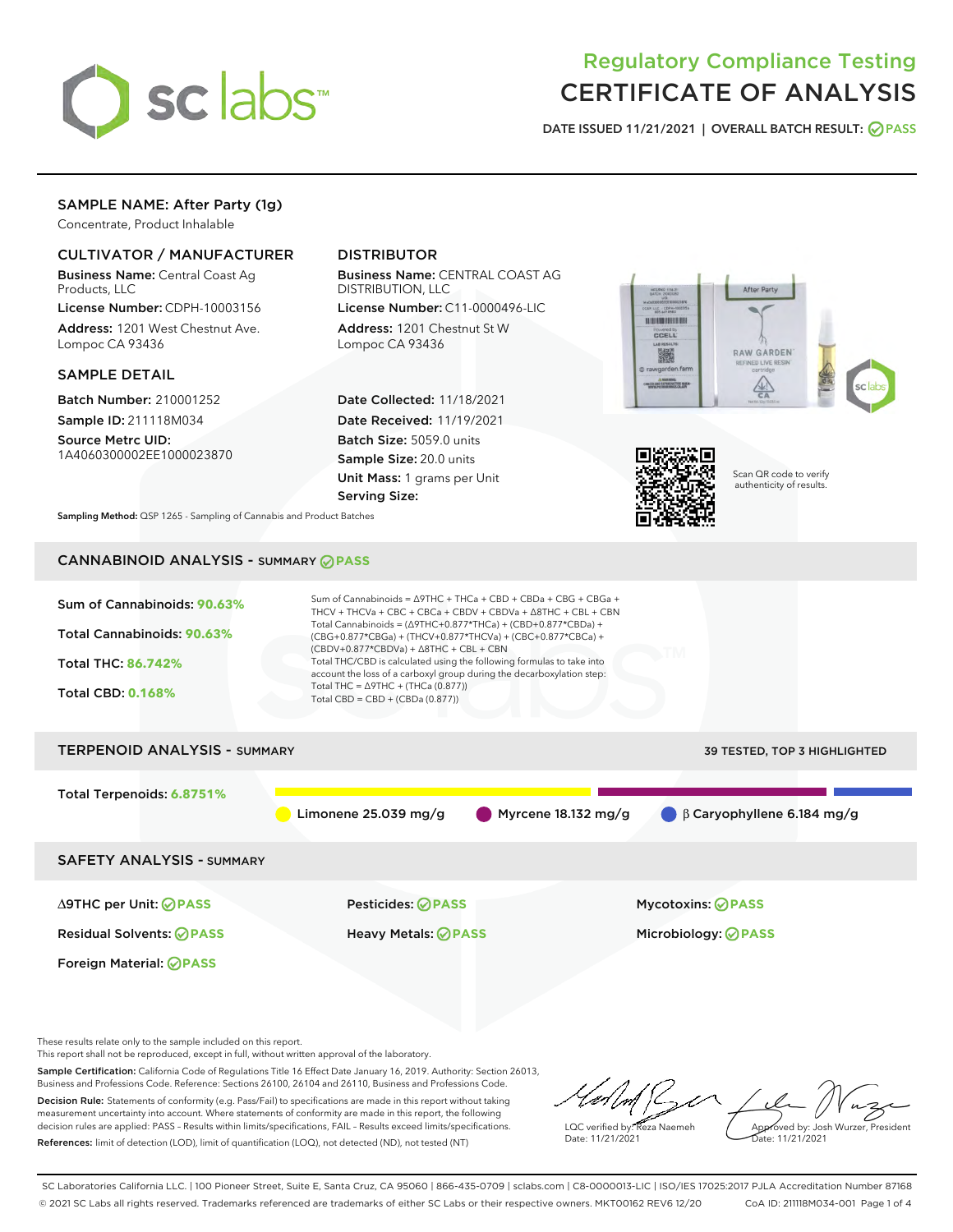



AFTER PARTY (1G) | DATE ISSUED 11/21/2021 | OVERALL BATCH RESULT: O PASS

### CANNABINOID TEST RESULTS - 11/19/2021 2 PASS

Tested by high-performance liquid chromatography with diode-array detection (HPLC-DAD). **Method:** QSP 1157 - Analysis of Cannabinoids by HPLC-DAD

#### TOTAL CANNABINOIDS: **90.63%**

Total Cannabinoids (Total THC) + (Total CBD) + (Total CBG) + (Total THCV) + (Total CBC) + (Total CBDV) + ∆8THC + CBL + CBN

TOTAL THC: **86.742%** Total THC (∆9THC+0.877\*THCa)

TOTAL CBD: **0.168%**

Total CBD (CBD+0.877\*CBDa)

TOTAL CBG: 2.65% Total CBG (CBG+0.877\*CBGa)

TOTAL THCV: 0.59% Total THCV (THCV+0.877\*THCVa)

TOTAL CBC: ND Total CBC (CBC+0.877\*CBCa)

TOTAL CBDV: ND Total CBDV (CBDV+0.877\*CBDVa)

| <b>COMPOUND</b>            | LOD/LOQ<br>(mg/g) | <b>MEASUREMENT</b><br><b>UNCERTAINTY</b><br>(mg/g) | <b>RESULT</b><br>(mg/g) | <b>RESULT</b><br>(%) |
|----------------------------|-------------------|----------------------------------------------------|-------------------------|----------------------|
| Δ9THC                      | 0.06 / 0.26       | ±29.839                                            | 867.42                  | 86.742               |
| <b>CBG</b>                 | 0.06/0.19         | ±1.044                                             | 26.50                   | 2.650                |
| <b>THCV</b>                | 0.1 / 0.2         | ±0.29                                              | 5.9                     | 0.59                 |
| <b>CBN</b>                 | 0.1/0.3           | ±0.20                                              | 3.1                     | 0.31                 |
| $\triangle$ 8THC           | 0.1 / 0.4         | ±0.14                                              | 1.7                     | 0.17                 |
| <b>CBD</b>                 | 0.07/0.29         | ±0.078                                             | 1.68                    | 0.168                |
| <b>THCa</b>                | 0.05/0.14         | N/A                                                | <b>ND</b>               | <b>ND</b>            |
| <b>THCVa</b>               | 0.07/0.20         | N/A                                                | <b>ND</b>               | <b>ND</b>            |
| <b>CBDa</b>                | 0.02/0.19         | N/A                                                | <b>ND</b>               | <b>ND</b>            |
| <b>CBDV</b>                | 0.04 / 0.15       | N/A                                                | <b>ND</b>               | <b>ND</b>            |
| <b>CBDVa</b>               | 0.03/0.53         | N/A                                                | <b>ND</b>               | <b>ND</b>            |
| <b>CBGa</b>                | 0.1 / 0.2         | N/A                                                | <b>ND</b>               | <b>ND</b>            |
| <b>CBL</b>                 | 0.06 / 0.24       | N/A                                                | <b>ND</b>               | <b>ND</b>            |
| <b>CBC</b>                 | 0.2 / 0.5         | N/A                                                | <b>ND</b>               | <b>ND</b>            |
| <b>CBCa</b>                | 0.07/0.28         | N/A                                                | <b>ND</b>               | <b>ND</b>            |
| <b>SUM OF CANNABINOIDS</b> |                   |                                                    | $906.3$ mg/g            | 90.63%               |

#### **UNIT MASS: 1 grams per Unit**

| ∆9THC per Unit                         | 1120 per-package limit | 867.42 mg/unit  | <b>PASS</b> |
|----------------------------------------|------------------------|-----------------|-------------|
| <b>Total THC per Unit</b>              |                        | 867.42 mg/unit  |             |
| <b>CBD per Unit</b>                    |                        | $1.68$ mg/unit  |             |
| <b>Total CBD per Unit</b>              |                        | $1.68$ mg/unit  |             |
| <b>Sum of Cannabinoids</b><br>per Unit |                        | 906.3 mg/unit   |             |
| <b>Total Cannabinoids</b><br>per Unit  |                        | $906.3$ mg/unit |             |

# TERPENOID TEST RESULTS - 11/20/2021

Terpene analysis utilizing gas chromatography-flame ionization detection (GC-FID). **Method:** QSP 1192 - Analysis of Terpenoids by GC-FID

| <b>COMPOUND</b>          | LOD/LOQ<br>(mg/g) | <b>MEASUREMENT</b><br><b>UNCERTAINTY</b><br>(mg/g) | <b>RESULT</b><br>(mg/g)                         | <b>RESULT</b><br>(%) |
|--------------------------|-------------------|----------------------------------------------------|-------------------------------------------------|----------------------|
| Limonene                 | 0.005 / 0.016     | ±0.3581                                            | 25.039                                          | 2.5039               |
| <b>Myrcene</b>           | 0.008 / 0.025     | ±0.2339                                            | 18.132                                          | 1.8132               |
| β Caryophyllene          | 0.004 / 0.012     | ±0.2202                                            | 6.184                                           | 0.6184               |
| <b>Terpinolene</b>       | 0.008 / 0.026     | ±0.1163                                            | 5.675                                           | 0.5675               |
| $\beta$ Pinene           | 0.004 / 0.014     | ±0.0428                                            | 3.722                                           | 0.3722               |
| $\alpha$ Pinene          | 0.005 / 0.017     | ±0.0202                                            | 2.350                                           | 0.2350               |
| Linalool                 | 0.009 / 0.032     | ±0.0840                                            | 2.210                                           | 0.2210               |
| $\alpha$ Humulene        | 0.009/0.029       | ±0.0430                                            | 1.341                                           | 0.1341               |
| Fenchol                  | 0.010 / 0.034     | ±0.0373                                            | 0.965                                           | 0.0965               |
| Terpineol                | 0.016 / 0.055     | ±0.0348                                            | 0.566                                           | 0.0566               |
| Ocimene                  | 0.011 / 0.038     | ±0.0169                                            | 0.528                                           | 0.0528               |
| Camphene                 | 0.005 / 0.015     | ±0.0053                                            | 0.458                                           | 0.0458               |
| $trans-\beta$ -Farnesene | 0.008 / 0.025     | ±0.0132                                            | 0.372                                           | 0.0372               |
| $\alpha$ Phellandrene    | 0.006 / 0.020     | ±0.0034                                            | 0.250                                           | 0.0250               |
| 3 Carene                 | 0.005 / 0.018     | ±0.0026                                            | 0.185                                           | 0.0185               |
| $\alpha$ Terpinene       | 0.005 / 0.017     | ±0.0027                                            | 0.184                                           | 0.0184               |
| <b>Borneol</b>           | 0.005 / 0.016     | ±0.0066                                            | 0.156                                           | 0.0156               |
| $\gamma$ Terpinene       | 0.006 / 0.018     | ±0.0022                                            | 0.130                                           | 0.0130               |
| Fenchone                 | 0.009 / 0.028     | ±0.0030                                            | 0.102                                           | 0.0102               |
| $\alpha$ Bisabolol       | 0.008 / 0.026     | ±0.0029                                            | 0.055                                           | 0.0055               |
| Citronellol              | 0.003 / 0.010     | ±0.0017                                            | 0.035                                           | 0.0035               |
| Sabinene                 | 0.004 / 0.014     | ±0.0003                                            | 0.028                                           | 0.0028               |
| Sabinene Hydrate         | 0.006 / 0.022     | ±0.0010                                            | 0.026                                           | 0.0026               |
| p-Cymene                 | 0.005 / 0.016     | ±0.0005                                            | 0.020                                           | 0.0020               |
| Eucalyptol               | 0.006 / 0.018     | ±0.0005                                            | 0.019                                           | 0.0019               |
| Geraniol                 | 0.002 / 0.007     | ±0.0008                                            | 0.019                                           | 0.0019               |
| Nerol                    | 0.003/0.011       | N/A                                                | <loq< th=""><th><loq< th=""></loq<></th></loq<> | <loq< th=""></loq<>  |
| Caryophyllene<br>Oxide   | 0.010 / 0.033     | N/A                                                | <loq< th=""><th><loq< th=""></loq<></th></loq<> | <loq< th=""></loq<>  |
| Guaiol                   | 0.009 / 0.030     | N/A                                                | <loq< th=""><th><loq< th=""></loq<></th></loq<> | <loq< th=""></loq<>  |
| (-)-Isopulegol           | 0.005 / 0.016     | N/A                                                | <b>ND</b>                                       | <b>ND</b>            |
| Camphor                  | 0.006 / 0.019     | N/A                                                | ND                                              | ND                   |
| Isoborneol               | 0.004 / 0.012     | N/A                                                | ND                                              | ND                   |
| Menthol                  | 0.008 / 0.025     | N/A                                                | ND                                              | ND                   |
| R-(+)-Pulegone           | 0.003 / 0.011     | N/A                                                | ND                                              | ND                   |
| <b>Geranyl Acetate</b>   | 0.004 / 0.014     | N/A                                                | ND                                              | ND                   |
| $\alpha$ Cedrene         | 0.005 / 0.016     | N/A                                                | ND                                              | ND                   |
| Valencene                | 0.009 / 0.030     | N/A                                                | <b>ND</b>                                       | ND                   |
| Nerolidol                | 0.009 / 0.028     | N/A                                                | ND                                              | ND                   |
| Cedrol                   | 0.008 / 0.027     | N/A                                                | ND                                              | ND                   |
| <b>TOTAL TERPENOIDS</b>  |                   |                                                    | 68.751 mg/g                                     | 6.8751%              |

SC Laboratories California LLC. | 100 Pioneer Street, Suite E, Santa Cruz, CA 95060 | 866-435-0709 | sclabs.com | C8-0000013-LIC | ISO/IES 17025:2017 PJLA Accreditation Number 87168 © 2021 SC Labs all rights reserved. Trademarks referenced are trademarks of either SC Labs or their respective owners. MKT00162 REV6 12/20 CoA ID: 211118M034-001 Page 2 of 4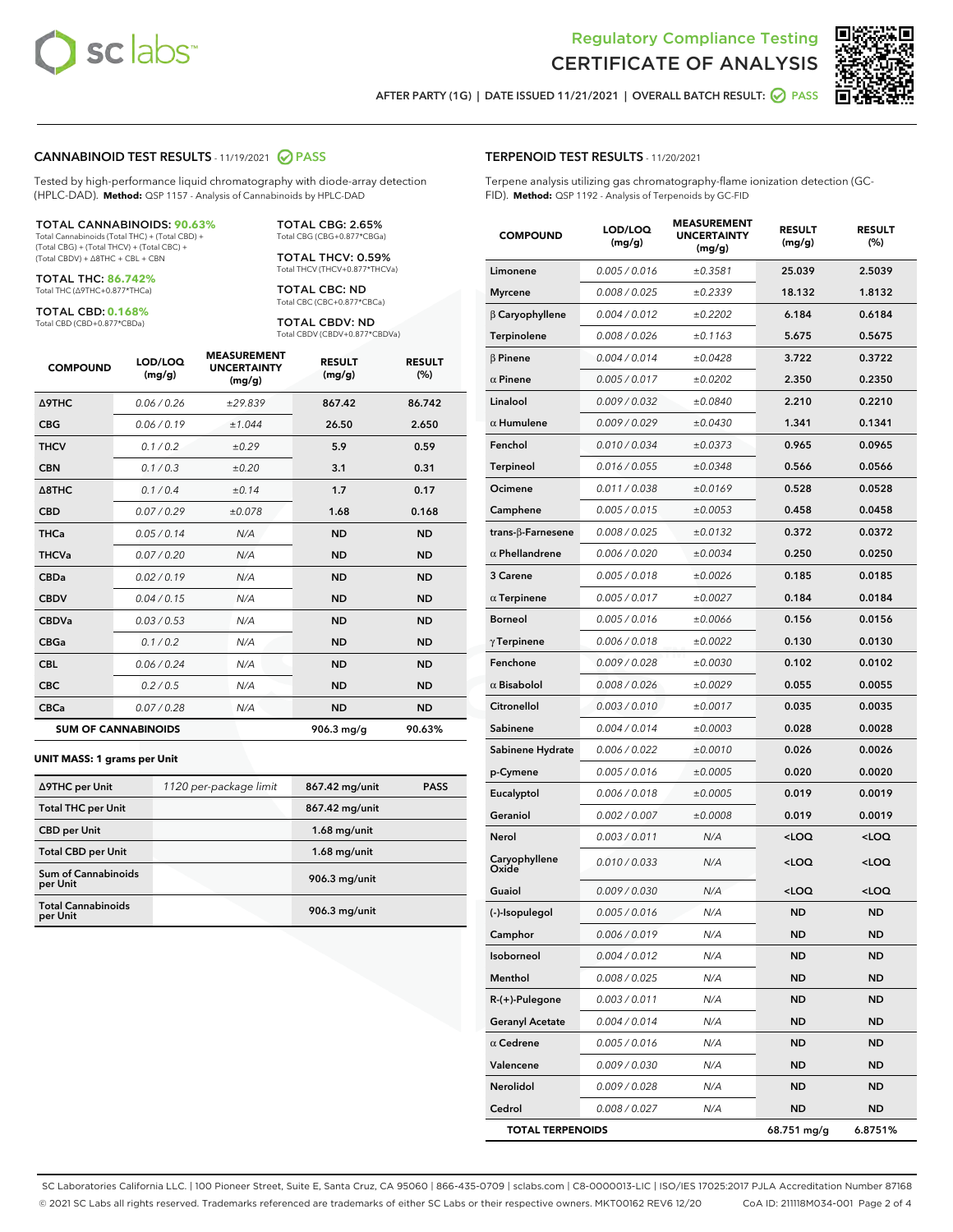



AFTER PARTY (1G) | DATE ISSUED 11/21/2021 | OVERALL BATCH RESULT: 2 PASS

# CATEGORY 1 PESTICIDE TEST RESULTS - 11/20/2021 2 PASS

Pesticide and plant growth regulator analysis utilizing high-performance liquid chromatography-mass spectrometry (HPLC-MS) or gas chromatography-mass spectrometry (GC-MS). \*GC-MS utilized where indicated. **Method:** QSP 1212 - Analysis of Pesticides and Mycotoxins by LC-MS or QSP 1213 - Analysis of Pesticides by GC-MS

| <b>COMPOUND</b>             | LOD/LOQ<br>$(\mu g/g)$ | <b>ACTION</b><br><b>LIMIT</b><br>$(\mu q/q)$ | <b>MEASUREMENT</b><br><b>UNCERTAINTY</b><br>$(\mu g/g)$ | <b>RESULT</b><br>$(\mu g/g)$ | <b>RESULT</b> |
|-----------------------------|------------------------|----------------------------------------------|---------------------------------------------------------|------------------------------|---------------|
| Aldicarb                    | 0.03/0.08              | $\ge$ LOD                                    | N/A                                                     | <b>ND</b>                    | <b>PASS</b>   |
| Carbofuran                  | 0.02 / 0.05            | $\ge$ LOD                                    | N/A                                                     | <b>ND</b>                    | <b>PASS</b>   |
| Chlordane*                  | 0.03 / 0.08            | $\ge$ LOD                                    | N/A                                                     | <b>ND</b>                    | <b>PASS</b>   |
| Chlorfenapyr*               | 0.03/0.10              | $\ge$ LOD                                    | N/A                                                     | <b>ND</b>                    | <b>PASS</b>   |
| Chlorpyrifos                | 0.02 / 0.06            | $\ge$ LOD                                    | N/A                                                     | <b>ND</b>                    | <b>PASS</b>   |
| Coumaphos                   | 0.02 / 0.07            | $\ge$ LOD                                    | N/A                                                     | <b>ND</b>                    | <b>PASS</b>   |
| Daminozide                  | 0.02 / 0.07            | $\ge$ LOD                                    | N/A                                                     | <b>ND</b>                    | <b>PASS</b>   |
| <b>DDVP</b><br>(Dichlorvos) | 0.03/0.09              | $\ge$ LOD                                    | N/A                                                     | <b>ND</b>                    | <b>PASS</b>   |
| Dimethoate                  | 0.03 / 0.08            | $\ge$ LOD                                    | N/A                                                     | <b>ND</b>                    | <b>PASS</b>   |
| Ethoprop(hos)               | 0.03/0.10              | $\ge$ LOD                                    | N/A                                                     | <b>ND</b>                    | <b>PASS</b>   |
| Etofenprox                  | 0.02/0.06              | $>$ LOD                                      | N/A                                                     | <b>ND</b>                    | <b>PASS</b>   |
| Fenoxycarb                  | 0.03 / 0.08            | $\ge$ LOD                                    | N/A                                                     | <b>ND</b>                    | <b>PASS</b>   |
| Fipronil                    | 0.03/0.08              | $>$ LOD                                      | N/A                                                     | <b>ND</b>                    | <b>PASS</b>   |
| Imazalil                    | 0.02 / 0.06            | $\ge$ LOD                                    | N/A                                                     | <b>ND</b>                    | <b>PASS</b>   |
| Methiocarb                  | 0.02 / 0.07            | $\ge$ LOD                                    | N/A                                                     | <b>ND</b>                    | <b>PASS</b>   |
| Methyl<br>parathion         | 0.03/0.10              | $>$ LOD                                      | N/A                                                     | <b>ND</b>                    | <b>PASS</b>   |
| <b>Mevinphos</b>            | 0.03/0.09              | $>$ LOD                                      | N/A                                                     | <b>ND</b>                    | <b>PASS</b>   |
| Paclobutrazol               | 0.02 / 0.05            | $>$ LOD                                      | N/A                                                     | <b>ND</b>                    | <b>PASS</b>   |
| Propoxur                    | 0.03/0.09              | $\ge$ LOD                                    | N/A                                                     | <b>ND</b>                    | <b>PASS</b>   |
| Spiroxamine                 | 0.03 / 0.08            | $\ge$ LOD                                    | N/A                                                     | <b>ND</b>                    | <b>PASS</b>   |
| Thiacloprid                 | 0.03/0.10              | $\ge$ LOD                                    | N/A                                                     | <b>ND</b>                    | <b>PASS</b>   |

#### CATEGORY 2 PESTICIDE TEST RESULTS - 11/20/2021 @ PASS

| <b>COMPOUND</b>          | LOD/LOO<br>$(\mu g/g)$ | <b>ACTION</b><br>LIMIT<br>$(\mu g/g)$ | <b>MEASUREMENT</b><br><b>UNCERTAINTY</b><br>$(\mu g/g)$ | <b>RESULT</b><br>$(\mu g/g)$ | <b>RESULT</b> |  |
|--------------------------|------------------------|---------------------------------------|---------------------------------------------------------|------------------------------|---------------|--|
| Abamectin                | 0.03/0.10              | 0.1                                   | N/A                                                     | <b>ND</b>                    | <b>PASS</b>   |  |
| Acephate                 | 0.02/0.07              | 0.1                                   | N/A                                                     | <b>ND</b>                    | <b>PASS</b>   |  |
| Acequinocyl              | 0.02/0.07              | 0.1                                   | N/A                                                     | <b>ND</b>                    | <b>PASS</b>   |  |
| Acetamiprid              | 0.02/0.05              | 0.1                                   | N/A                                                     | <b>ND</b>                    | <b>PASS</b>   |  |
| Azoxystrobin             | 0.02/0.07              | 0.1                                   | N/A                                                     | <b>ND</b>                    | <b>PASS</b>   |  |
| <b>Bifenazate</b>        | 0.01 / 0.04            | 0.1                                   | N/A                                                     | <b>ND</b>                    | <b>PASS</b>   |  |
| <b>Bifenthrin</b>        | 0.02/0.05              | 3                                     | N/A                                                     | <b>ND</b>                    | <b>PASS</b>   |  |
| <b>Boscalid</b>          | 0.03/0.09              | 0.1                                   | N/A                                                     | <b>ND</b>                    | <b>PASS</b>   |  |
| Captan                   | 0.19/0.57              | 0.7                                   | N/A                                                     | <b>ND</b>                    | <b>PASS</b>   |  |
| Carbaryl                 | 0.02/0.06              | 0.5                                   | N/A                                                     | <b>ND</b>                    | <b>PASS</b>   |  |
| Chlorantranilip-<br>role | 0.04/0.12              | 10                                    | N/A                                                     | <b>ND</b>                    | <b>PASS</b>   |  |
| Clofentezine             | 0.03/0.09              | 0.1                                   | N/A                                                     | <b>ND</b>                    | <b>PASS</b>   |  |

| <b>COMPOUND</b>               | LOD/LOQ<br>(µg/g) | <b>ACTION</b><br><b>LIMIT</b><br>(µg/g) | <b>MEASUREMENT</b><br><b>UNCERTAINTY</b><br>$(\mu g/g)$ | <b>RESULT</b><br>(µg/g) | <b>RESULT</b> |
|-------------------------------|-------------------|-----------------------------------------|---------------------------------------------------------|-------------------------|---------------|
| Cyfluthrin                    | 0.12 / 0.38       | $\overline{c}$                          | N/A                                                     | <b>ND</b>               | <b>PASS</b>   |
| Cypermethrin                  | 0.11 / 0.32       | 1                                       | N/A                                                     | <b>ND</b>               | <b>PASS</b>   |
| <b>Diazinon</b>               | 0.02 / 0.05       | 0.1                                     | N/A                                                     | <b>ND</b>               | <b>PASS</b>   |
| Dimethomorph                  | 0.03 / 0.09       | 2                                       | N/A                                                     | <b>ND</b>               | <b>PASS</b>   |
| Etoxazole                     | 0.02 / 0.06       | 0.1                                     | N/A                                                     | <b>ND</b>               | <b>PASS</b>   |
| Fenhexamid                    | 0.03 / 0.09       | 0.1                                     | N/A                                                     | <b>ND</b>               | <b>PASS</b>   |
| Fenpyroximate                 | 0.02 / 0.06       | 0.1                                     | N/A                                                     | <b>ND</b>               | <b>PASS</b>   |
| Flonicamid                    | 0.03 / 0.10       | 0.1                                     | N/A                                                     | <b>ND</b>               | <b>PASS</b>   |
| Fludioxonil                   | 0.03 / 0.10       | 0.1                                     | N/A                                                     | <b>ND</b>               | <b>PASS</b>   |
| Hexythiazox                   | 0.02 / 0.07       | 0.1                                     | N/A                                                     | <b>ND</b>               | <b>PASS</b>   |
| Imidacloprid                  | 0.04 / 0.11       | 5                                       | N/A                                                     | <b>ND</b>               | <b>PASS</b>   |
| Kresoxim-methyl               | 0.02 / 0.07       | 0.1                                     | N/A                                                     | <b>ND</b>               | <b>PASS</b>   |
| Malathion                     | 0.03 / 0.09       | 0.5                                     | N/A                                                     | <b>ND</b>               | <b>PASS</b>   |
| Metalaxyl                     | 0.02 / 0.07       | $\overline{c}$                          | N/A                                                     | <b>ND</b>               | <b>PASS</b>   |
| Methomyl                      | 0.03 / 0.10       | $\mathcal{I}$                           | N/A                                                     | <b>ND</b>               | <b>PASS</b>   |
| Myclobutanil                  | 0.03 / 0.09       | 0.1                                     | N/A                                                     | <b>ND</b>               | <b>PASS</b>   |
| <b>Naled</b>                  | 0.02 / 0.07       | 0.1                                     | N/A                                                     | <b>ND</b>               | <b>PASS</b>   |
| Oxamyl                        | 0.04 / 0.11       | 0.5                                     | N/A                                                     | <b>ND</b>               | <b>PASS</b>   |
| Pentachloronitro-<br>benzene* | 0.03/0.09         | 0.1                                     | N/A                                                     | <b>ND</b>               | <b>PASS</b>   |
| Permethrin                    | 0.04 / 0.12       | 0.5                                     | N/A                                                     | <b>ND</b>               | <b>PASS</b>   |
| Phosmet                       | 0.03 / 0.10       | 0.1                                     | N/A                                                     | <b>ND</b>               | <b>PASS</b>   |
| Piperonylbu-<br>toxide        | 0.02 / 0.07       | 3                                       | N/A                                                     | <b>ND</b>               | <b>PASS</b>   |
| Prallethrin                   | 0.03 / 0.08       | 0.1                                     | N/A                                                     | <b>ND</b>               | <b>PASS</b>   |
| Propiconazole                 | 0.02 / 0.07       | 0.1                                     | N/A                                                     | <b>ND</b>               | <b>PASS</b>   |
| Pyrethrins                    | 0.04 / 0.12       | 0.5                                     | N/A                                                     | <b>ND</b>               | <b>PASS</b>   |
| Pyridaben                     | 0.02 / 0.07       | 0.1                                     | N/A                                                     | <b>ND</b>               | <b>PASS</b>   |
| Spinetoram                    | 0.02 / 0.07       | 0.1                                     | N/A                                                     | <b>ND</b>               | <b>PASS</b>   |
| Spinosad                      | 0.02 / 0.07       | 0.1                                     | N/A                                                     | <b>ND</b>               | <b>PASS</b>   |
| Spiromesifen                  | 0.02 / 0.05       | 0.1                                     | N/A                                                     | <b>ND</b>               | <b>PASS</b>   |
| Spirotetramat                 | 0.02 / 0.06       | 0.1                                     | N/A                                                     | ND                      | <b>PASS</b>   |
| Tebuconazole                  | 0.02 / 0.07       | 0.1                                     | N/A                                                     | <b>ND</b>               | <b>PASS</b>   |
| Thiamethoxam                  | 0.03 / 0.10       | 5                                       | N/A                                                     | <b>ND</b>               | <b>PASS</b>   |
| Trifloxystrobin               | 0.03 / 0.08       | 0.1                                     | N/A                                                     | <b>ND</b>               | <b>PASS</b>   |

SC Laboratories California LLC. | 100 Pioneer Street, Suite E, Santa Cruz, CA 95060 | 866-435-0709 | sclabs.com | C8-0000013-LIC | ISO/IES 17025:2017 PJLA Accreditation Number 87168 © 2021 SC Labs all rights reserved. Trademarks referenced are trademarks of either SC Labs or their respective owners. MKT00162 REV6 12/20 CoA ID: 211118M034-001 Page 3 of 4